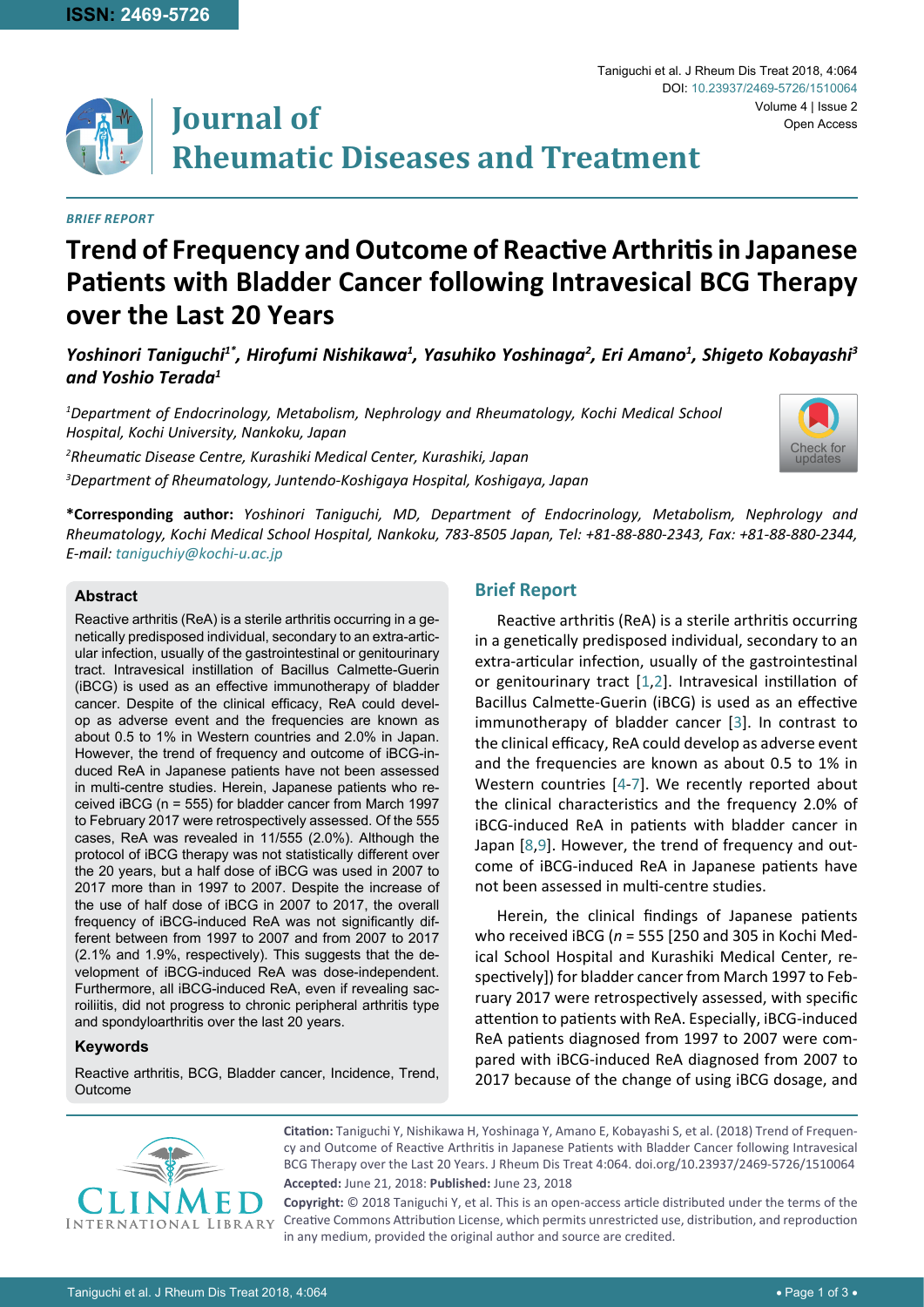<span id="page-1-2"></span>**Table 1:** Background of enrolled patients.

|                                             | Total                |
|---------------------------------------------|----------------------|
| Number of patients received iBCG<br>therapy | 555 cases            |
| Male/Female ratio                           | 438/117 cases        |
| Mean age $\pm$ SD (years)                   | $72 + 10$            |
| T stage of bladder cancer (Tis/Ta/<br>T1/T2 | 158/209/158/30 cases |
| Cellular atypism (G1/G2/G3)                 | 146/283/126 cases    |

iBCG: intravesical Bacillus Calmette-Guerin; Tis: carcinoma *in situ*; Ta: noninvasive papillary cancer; T1: invasion to submucosa; T2: invasion to muscle layer; G1: low-grade; G2: lowgrade and high-grade; G3: high-grade cancer.

<span id="page-1-0"></span>**Table 2:** Dosage of iBCG and trend of frequency of iBCG-ReA between 1997-2007 and 2007-2017.

|                   | 1997-2007 (187<br>cases)           | 2007-2017 (368<br>cases)            |
|-------------------|------------------------------------|-------------------------------------|
|                   | 80 mg/dose in 143/187<br>cases:    | 80 mg/dose in<br>102/368 cases:     |
| <b>iBCG</b> dose  | 40 mg/dose in 44/187<br>cases:     | 40 mg/dose in<br>266/368 cases:     |
| (Immunobladder ®) | 80 mg/dose in 3<br>developed cases | 80 mg/dose in 2<br>developed cases; |
|                   | 40 mg/dose in 1<br>developed case  | 40 mg/dose in 5<br>developed cases  |
| Frequency         | 4/187 cases (2.1%)                 | 7/368 (1.9%)                        |

ReA: Reactive Arthritis; "developed case" means case developed ReA.

<span id="page-1-1"></span>

|  | Table 3: Outcome of iBCG-ReA between 1997-2017. |  |
|--|-------------------------------------------------|--|
|--|-------------------------------------------------|--|

| <b>Outcomes</b>   | 1997-2017               |  |
|-------------------|-------------------------|--|
|                   | $n$ (%), total 11 cases |  |
| Recovery          | 11/11 cases (100%)      |  |
| Relapse           | $0/11$ cases $(0%)$     |  |
| Spondyloarthritis | $0/11$ cases $(0\%)$    |  |

ReA: Reactive Arthritis; Recovery is defined as maintenance of remission; Relapse is defined as flare of arthritis.

we studied the trend of frequency. Furthermore, we also assessed outcomes of iBCG-induced ReA patients over the 20 years. This study was approved by the Ethics Committee and conducted in accordance with the Declaration of Helsinki.

Patients' mean age was  $72 \pm 10$  years and male/female ratio was 438/117. As background of 555 patients received iBCG, T stage of bladder cancer (Tis/Ta/T1/T2) was 158/209/158/30 cases, respectively, and moreover, cellular atypism (G1/G2/G3) was 146/283/126 cases, respectively ([Table 1\)](#page-1-2). ReA was diagnosed according to the Berlin diagnostic criteria for ReA [[10](#page-2-9)]. Of the 555 cases, ReA was revealed in 11/555 (2.0%) as shown in previous report [\[9](#page-2-6)]. There were no significant relationships between T stage of bladder cancer, cellular atypism and development of iBCG-induced ReA. Although the protocol of iBCG therapy was not statistically different over the 20 years, but a half dose of iBCG was used in 2007 to 2017 more than in 1997 to 2007. Despite the increase of the use of half dose of iBCG in 2007 to 2017, the overall frequency of iBCG-induced ReA was not significantly different between from 1997 to 2007 and from 2007 to 2017 (2.1% and 1.9%, respectively) (*p* = 0.13) ([Table 2\)](#page-1-0). Finally, we assessed the outcome of iBCG-induced ReA once improved after treatment with oral prednisolone, celecoxib and isoniazid. All iBCG-induced ReA patients, even if with sacroiliitis, did not progress to chronic peripheral arthritis type and spondyloarthritis (SpA), especially pure axial SpA, as outcomes [\(Table 3](#page-1-1)).

As shown in our recent report, the frequency of iB-CG-induced ReA in the Japanese population was 2.0% [[9\]](#page-2-6), greater than the 0.5-1% reported in the Western countries [[4](#page-2-3)-[7](#page-2-4)]. Recently, it has been reported that the time to revisit the concept of ReA is coming [[1\]](#page-2-0). Recent report from French group compared ReA patients between 2002 and 2012 with ReA patients between 1986 and 1996 and concluded that while the incidence of *Chlamydiae trachomatis* has decreased, new microbes including BCG, *Mycoplasma* and *Strongyloides stercoralis* were found to be involved [[11](#page-2-7)]. However, the trend of frequency and outcome of iBCG-induced ReA in Japanese patients have never been assessed. The present study demonstrates that overall frequency of iBCG-induced ReA in Japan was stable, despite the tendency of difference of iBCG dosage. iBCG dosage might be independent on the onset or etiology of iBCG-induced ReA. The number of iBCG therapy for bladder cancer is increased now, and therefore the increase of BCG-related ReA will continue in future.

Some cases of iBCG-induced ReA could develop to chronic peripheral arthritis type and SpA in the Western countries, although the frequencies were unknown [[4](#page-2-3)]. On the other hand, no progression from iBCG-induced ReA to SpA, especially pure axial SpA, was observed in the present study, even if revealing sacroiliitis. Recent report showed 92% of HLA-B27 positive ReA patients developed SpA compared with 10% of HLA-B27 negative patients in the 2002-2012 cohort [[11](#page-2-7)]. This might indicate that no progression to SpA in iBCG-induced ReA patients in the present study might be caused by the low rate (0.3%) of positivity for HLA-B27 in the Japanese population [[12](#page-2-8)].

This study has several limitations. This was a retrospective study performed in only a limited number of Japanese patients at two centers. The evaluation of iB-CG-induced ReA before and after treatments could have been conducted prospectively in a larger number of patients.

In conclusion, the trend of frequency of iBCG-induced ReA in Japan has been stable, despite the difference of iBCG dosage. Furthermore, all iBCG-induced ReA did not progress to chronic peripheral arthritis type and SpA over the last 20 years.

## **Key Points**

The trend of frequency of iBCG-induced ReA has been stable and could be iBCG dose-independent. Fur-